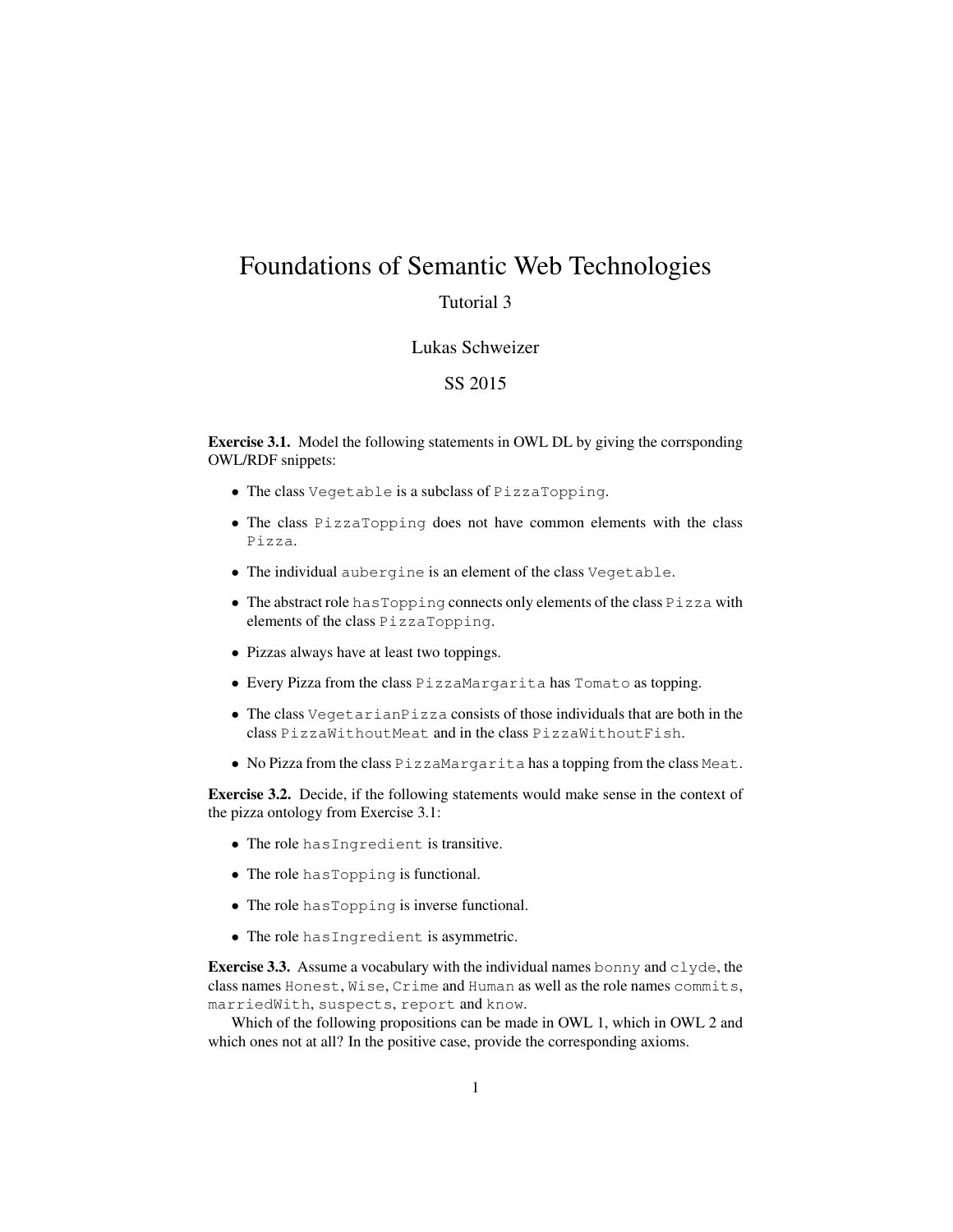- (a) Everybody, who is honest and who commits a crime, reports himself.
- (b) Who is wise and honest, doesn't commit crimes.
- (c) Bonnie does not report Clyde.
- (d) Nobody reports a human, which whom he has committed a crime jointly.
- (e) Clyde has committed at least 10 crimes.
- (f) Bonnie and Clyde have committed at least one crime together.
- (g) Who committed a crime together with his/her spouse is not honest.
- (h) Everybody knowing a suspect, is a suspect himself.

Exercise 3.4. We want to define the concept "vegetarian pizza". Which of the following definitions are appropriate for this? Provide a natural language description for each of the logical statements.

- (a) VegetarianPizza ≡ Pizza  $\Box$ ¬ $\exists$ hasIngredient.(Meat  $\Box$  Fish)
- (b) VegetarianPizza  $\equiv$  Pizza  $\Box$ VhasTopping.( $\neg$ Meat  $\Box$  $\neg$ Fish)
- (c) VegetarianPizza ≡ Pizza $\Box$ ¬∃hasTopping.Meat $\Box$ ¬∃hasTopping.Fish
- (d) VegetarianPizza ≡ Pizzau∃hasTopping.¬Meatu∃hasTopping.¬Fish
- (e) VegetarianPizza  $\equiv$  Pizza  $\Box$   $\forall$ hasIngredient.( $\neg$ Meat  $\Box$   $\neg$ Fish)

Exercise 3.5. Let the following ontology in DL syntax be given:

| $has$ Topping $\sqsubseteq$ has Ingredient      | $\exists$ hasTopping. $\top \sqsubseteq$ Pizza |
|-------------------------------------------------|------------------------------------------------|
| Vegetable $\sqcap$ Cheese $\sqsubset \bot$      | Cheese $\sqcap$ Meat $\sqsubseteq \bot$        |
| Veqetable $\sqcap$ Meat $\sqsubset \bot$        | Cheese $\sqcap$ Fish $\sqsubset \bot$          |
| Vegetable $\Pi$ Fish $\Box$ $\bot$              | Meat $\Pi$ Fish $\Box$ $\bot$                  |
| $T \sqsubseteq \forall$ hasTopping.PizzaTopping |                                                |

#### Consider the following additional class definitions:

CheesePizza ≡ Pizza <sup>∏</sup> ∃hasTopping.Cheese PizzaSpinach ≡ ∃hasTopping.Spinach <sup>n</sup> ∃hasTopping.Cheese<sup>n</sup>  $\forall$ hasTopping.(Spinach ⊔ Cheese) PizzaCarnivorus ≡ Pizza <sup>U</sup>VhasTopping.(Meat U Fish) EmptyPizza ≡ Pizza  $\Box$ ¬∃hasTopping.<sup>T</sup>

(a) Which of the classes given above would be recognized as subclass of VegetarianPizza by a DL reasoner (according to a correct definition from Exercise 3.4? Explain your answers.